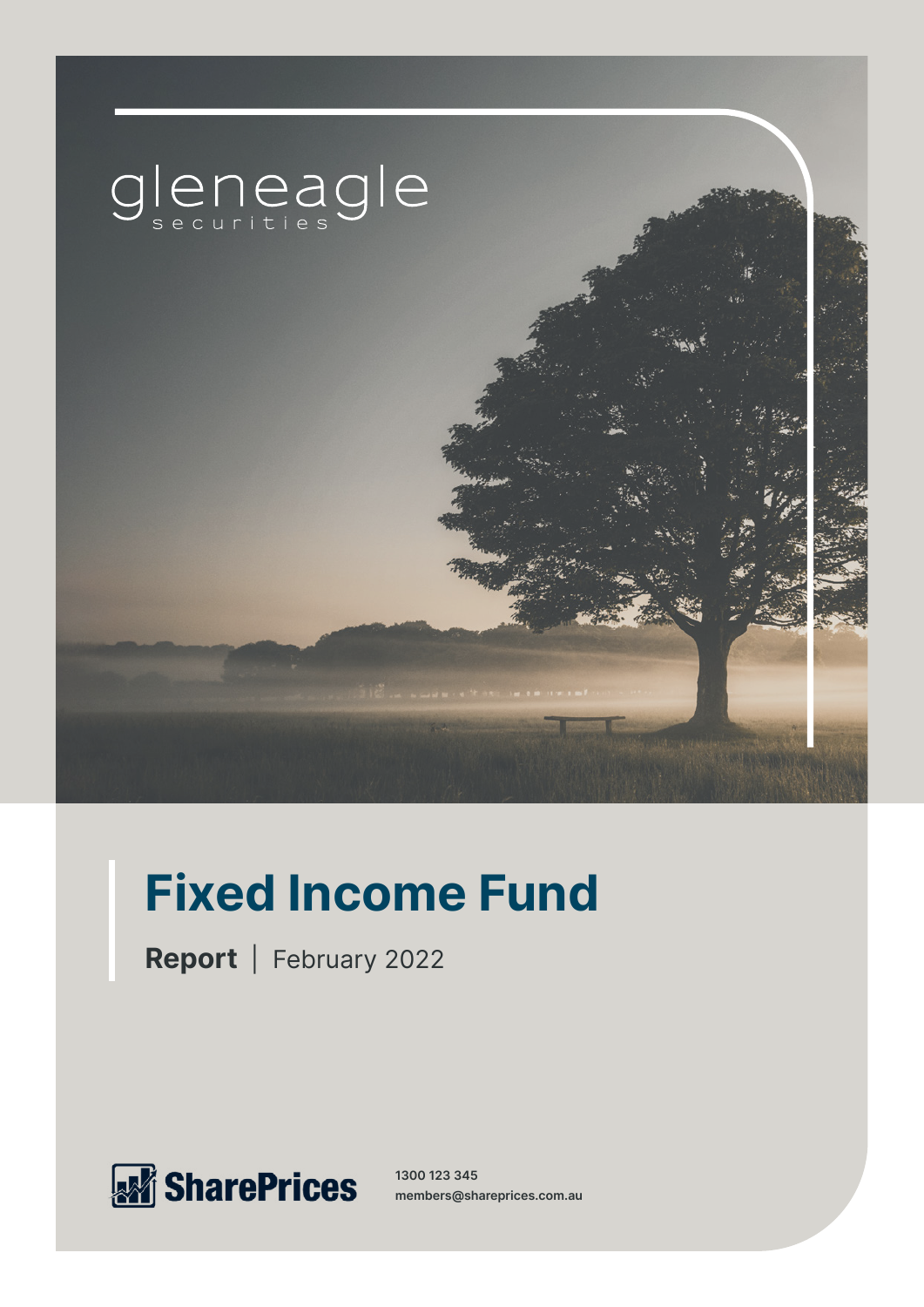# **Fund Overview**

The Fixed Income fund's point of difference is the variety of return sources it uses to deliver its investment objective. It seeks to protect investors against inflation risk by using specialised techniques, which enable the hedging of inflation. The fund also utilises the skill set of the manager, Fortlake Asset Management, to run overlay, arbitrage and offer short-term credit strategies.



| Gleneagle Investment Trust   Retail Offer |                                                                                                                                                           |
|-------------------------------------------|-----------------------------------------------------------------------------------------------------------------------------------------------------------|
| Name of Class                             | Fixed Income Fund                                                                                                                                         |
| <b>Asset Class</b>                        | Short Term Fixed Income                                                                                                                                   |
| <b>Target Returns</b>                     | Targets a return for investors to receive<br>a consistent distribution of income of<br>5% p.a*                                                            |
| <b>Investment Manager</b>                 | Fortlake Asset Management                                                                                                                                 |
| <b>Responsible Entity</b>                 | Gleneagle Asset Management Limited                                                                                                                        |
| Administrator                             | Apex Fund Services Pty Ltd                                                                                                                                |
| Custodian                                 | J.P.Morgan & Gleneagle Securities<br>(Aust) Pty Ltd                                                                                                       |
| Withdrawals                               | Monthly applications & withdrawal<br>requests                                                                                                             |
| <b>Distributions</b>                      | Monthly                                                                                                                                                   |
| Reinvestment                              | Monthly distribution can be reinvested                                                                                                                    |
| <b>Unit Pricing</b>                       | Monthly                                                                                                                                                   |
| <b>Minimum Investment</b>                 | \$50,000 (no maximum)                                                                                                                                     |
| <b>Establishment Fee</b>                  | Nil                                                                                                                                                       |
| <b>Contribution Fee</b>                   | Nil                                                                                                                                                       |
| <b>Withdrawal Fee</b>                     | Nil                                                                                                                                                       |
| <b>Termination Fee</b>                    | Nil                                                                                                                                                       |
| <b>Management Fee and Costs</b>           | 2.2%                                                                                                                                                      |
| <b>Manager Performance Fee</b>            | Nil                                                                                                                                                       |
| Buy / Sell Spread                         | $0.00\%$ / 0.15%                                                                                                                                          |
| <b>Investments</b>                        | <b>Bank Deposits &amp; Term Deposits</b><br>High-Grade & Investment-Grade Bonds<br><b>Asset Backed Securities</b>                                         |
| Risk                                      | Refer to PDS                                                                                                                                              |
| Reporting                                 | Confirmation statement upon account<br>opening, transaction statements, annual<br>distribution, holding and tax statements,<br>online account statements. |

#### **Credit Rating**





#### **Market Exposure by Country**



### **Market Exposure by Sector**

**Basic Materials** Communications Consumer, Cyclical Consumer, Non-Cyclical Diversified Energy Diversified Banking Inst Commer Banks Non-US Commer Banks Eastern US Insurance Diversified Finan Serv REITS Real Estate Industrial Technology Utilities



^Past performance is not indicative of future performance. \*Targeted return provides an indication of what the fund aims to achieve. There is no guarantee this target return will be achieved. Fund inception is 18th May 2021.

#### **SharePrices** k.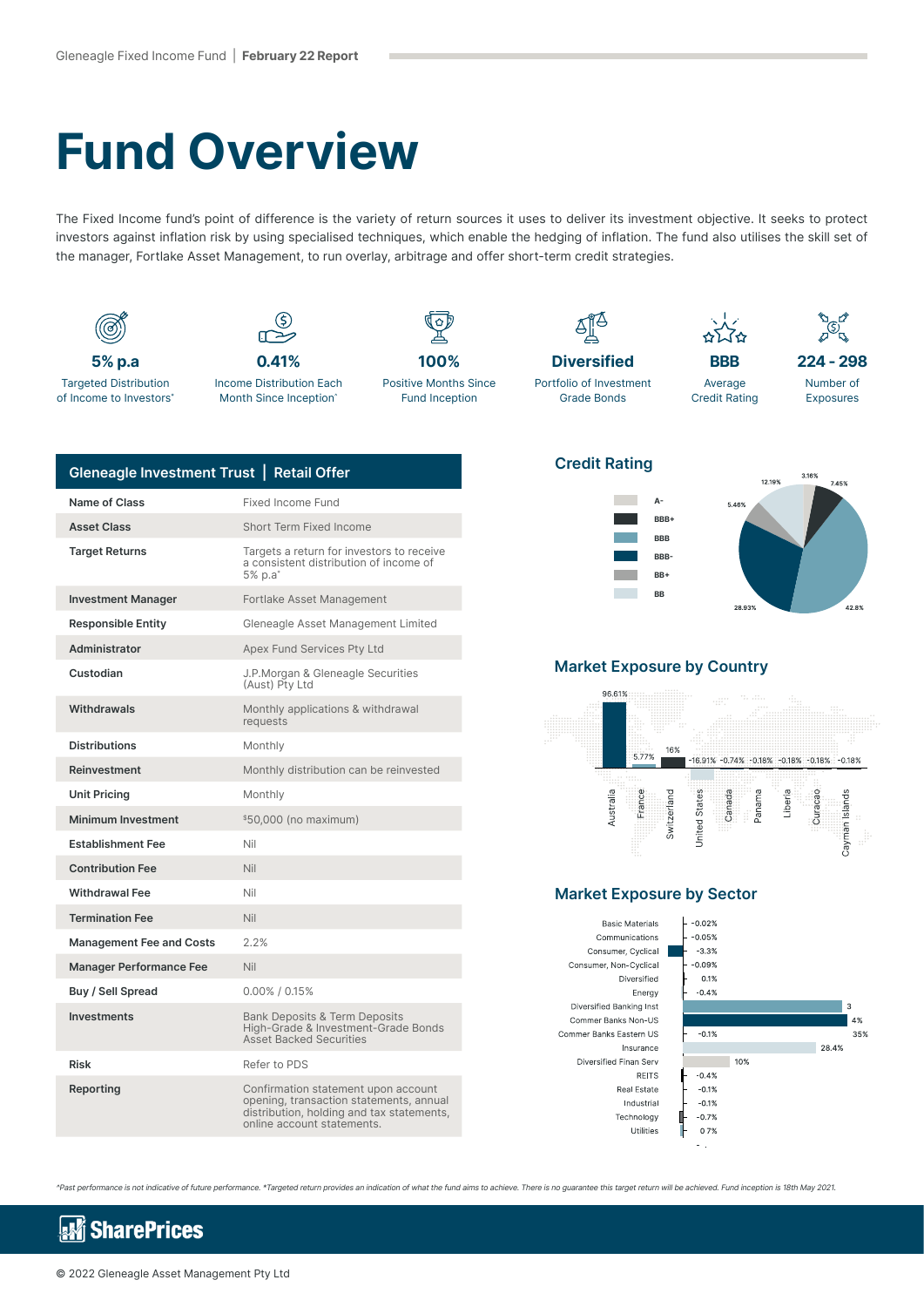

# **February 22 Update**

## **Markets**

February began with calls for the Federal Reserve to move aggressively to curb inflation risk. Market pricing at the beginning of the month was implying a 50 basis point (bp) increase for the March FOMC meeting, however by end of month pricing had settled to be more in line with a 25bp increase. As news relating to the Russian invasion of Ukraine unfolded cross-market volatility became a feature, with the VIX low touching 19.98 per cent before finishing the month at 30.15 per cent.

Inflation-linked bonds and real yields moved significantly over the month, with the US 10-year real yield rallying 8bp to close the month at -0.80 per cent. Across the capital structure, in the 5-year part of the curve, spreads widened throughout February. On the top side of the capital structure, Senior EUR financials widened +14.4bps, our preferred proxy for senior preferred. High yield widened significantly, increasing by +26bps with at-the-money (atm) volatility of 55 per cent. Investment-grade (IG) widened by +7.5bps with atm volatility of 62 per cent. AUS ITRX widened +17.5bps. Similarly, in Europe, the ITRX Crossover widened by +59bps with atm volatility of 66 per cent, whereas European IG increased +12bps with atm volatility of 65 per cent. Likewise, EUR Financials SUB widened +25.3bps. Russian spreads widened significantly, increasing +330bps, reflecting an increased likelihood of default. Across bond ETFs, IBOXX (Corporate Investment Grade) and HYG (Corporate High Yield) both fell 2.3 per cent and 1.9 per cent.

Government bonds also saw significant changes, entrenching the market's rate hike expectations. From 31 January to 28 February, Australian government bond yields sold off: the 3-year yield increased+23bps (from 1.31 per cent to 1.54 per cent), and the 10-year yield increased +24bps (from 1.90 per cent to 2.14 per cent). The US yield curve has flattened. The 2-year yield increased 25bps (from 1.18 per cent to 1.43 per cent). By contrast, the 10-year yield increased 4.9bps (from 1.78 per cent to 1.83 per cent). This led to higher implied volatility across the global yield curves in February. In Australia, interest rate volatility in the 1-year part of the curve increased to 84bps (up 10.22bps); 3Y was 98bps (up 13bps), and 10Y was 99bps (up 5.8bps). Similarly, in the United States, interest rate volatility increased. In the 1- year part of the curve, volatility was 86bps (up 16bps); 3Y was 114bps (up 25.51bps), and 10Y was 87bps (up 8.7bps).